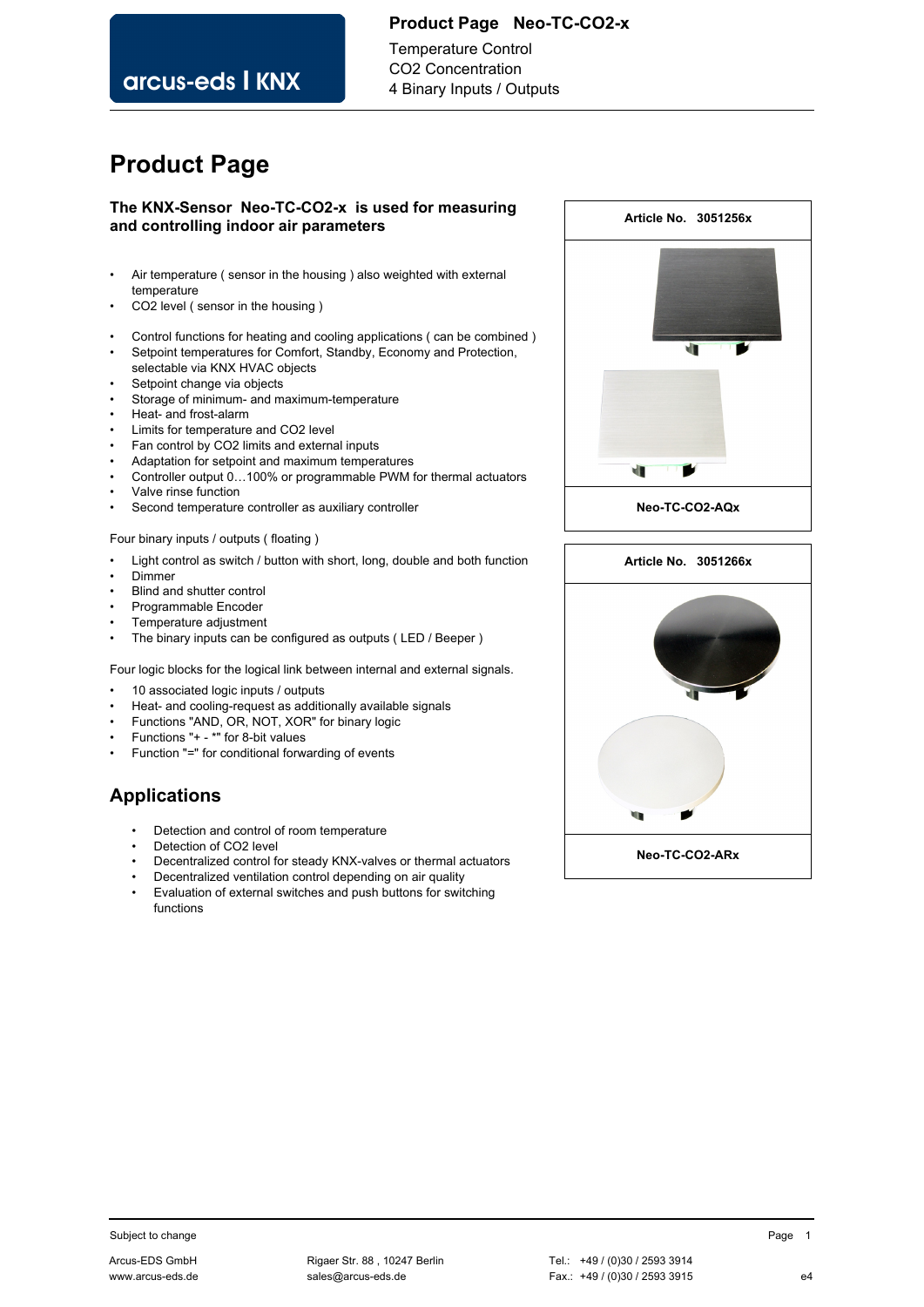### **Product Page Neo-TC-CO2-x**

arcus-eds I KNX

### Temperature Control CO2 Concentration 4 Binary Inputs / Outputs

### **Startup**

The KNX Sensor is set up using the ETS ( Version 4 or higher ) and the applicable application program. The sensor is delivered unprogrammed. All functions are programmed and parameterized with ETS. Please read the ETS instructions.



# **Assembly**

The **Neo-TC-CO2-x** sensor is designed for mounting in a standard flush-mounted socket (60/68) mm and is located in an IP20 plastic housing with aluminum cover.

# **In Case of Bus Voltage Recurrence**

All changes made using the help key for the KNX bus are saved if the device has been correctly parameterized.. By using the weighted mixture temperature, the external temperature scaling is set to 0% until an external temperature value is received.

The measuring and control values start with their current values ( integral component=0 by PI-Controller ). The ETS parameter settings are retained.

# **Discharge Program and Reset Sensor**

In order to delete the programming ( projecting ) and to reset the module back to delivery status, it must be switched off ( disconnect the KNX bus ).

Press and hold the programming button while reconnecting the KNX bus and wait until the programming LED

lights up ( approx. 5-10 seconds ).

Now you can release the programming button.

The module is ready for renewed projecting.

If you release the programming button too early, repeat the aforementioned procedure.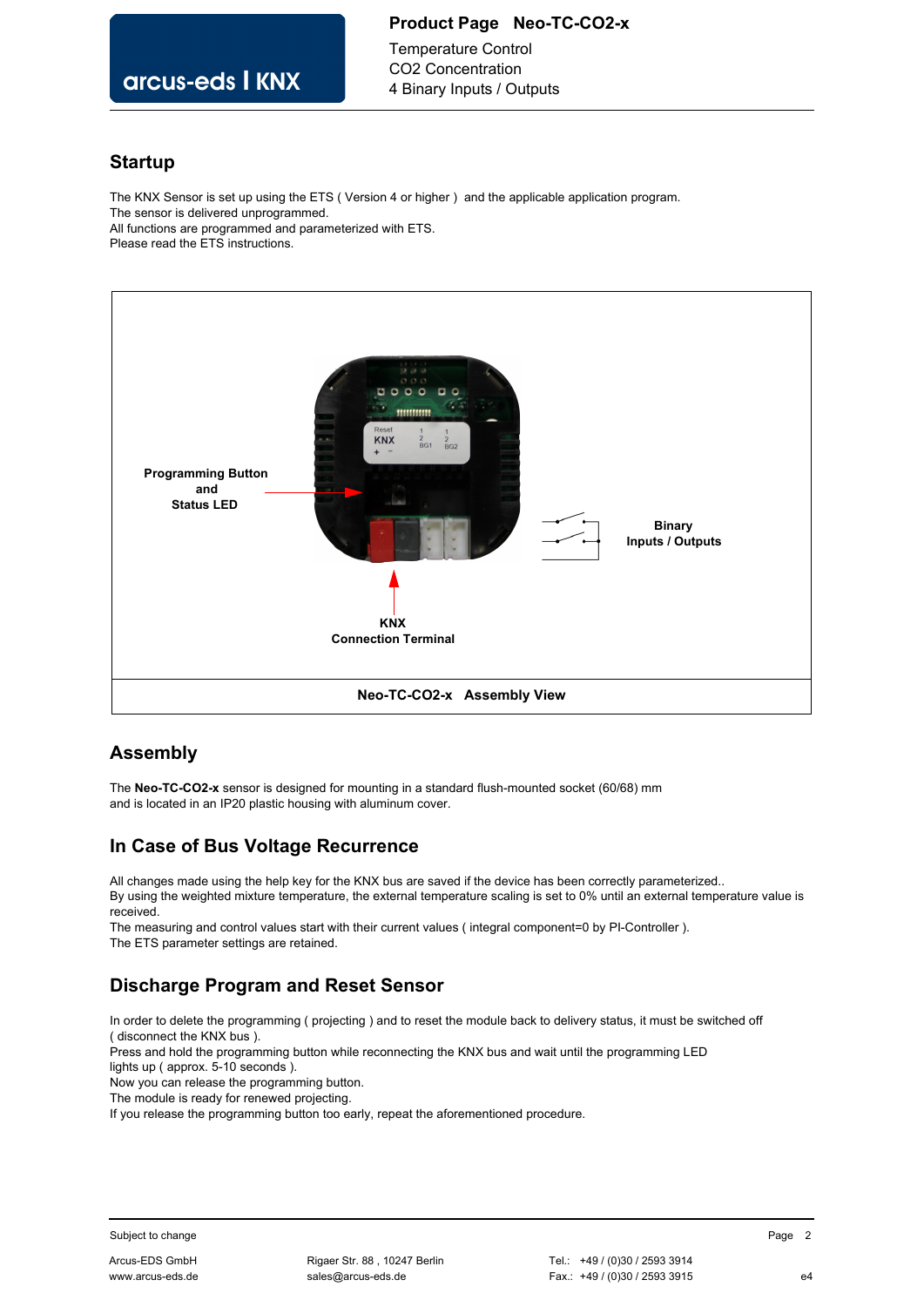# **Technical Data**

### **Technical Data - Neo-TC-CO2-x**

| Measurement                              | Temperature<br>CO2 Concentration                                                                                                                                    |
|------------------------------------------|---------------------------------------------------------------------------------------------------------------------------------------------------------------------|
| Control                                  | integrated                                                                                                                                                          |
|                                          |                                                                                                                                                                     |
| <b>Temperature Range</b>                 | $0.1 + 50^{\circ}C$                                                                                                                                                 |
| Resolution                               | $0.02^{\circ}$ C                                                                                                                                                    |
| Accuracy                                 | $\pm$ 0.4°C (560°C), sonst $\pm$ 0.8°C                                                                                                                              |
| <b>Measurement Range CO2</b>             | 300 - 5000 ppm                                                                                                                                                      |
|                                          |                                                                                                                                                                     |
| Accuracy                                 | ± (50ppm +3% of the measured value)                                                                                                                                 |
|                                          |                                                                                                                                                                     |
| Binary In- / Output                      | $\overline{4}$                                                                                                                                                      |
| <b>Operating Voltage</b>                 | KNX Bus Voltage 21  32VDC                                                                                                                                           |
| <b>Power Consumption</b>                 | approx. 240mW (at 24VDC)                                                                                                                                            |
| Environment Temperature KNX-Module       | $0.1 + 50^{\circ}C$<br>Operating:<br>$-25. +60^{\circ}C$<br>Storage:                                                                                                |
| <b>Environment Humidity KNX-Module</b>   | 095% r.H Non Condensing                                                                                                                                             |
| <b>Bus Coupler</b>                       | integrated                                                                                                                                                          |
| <b>Auxiliary Supply</b>                  | not required                                                                                                                                                        |
| Startup with the ETS Version 4 or higher | <b>HLK305</b>                                                                                                                                                       |
| <b>Curcuit Points</b>                    | KNX 2-pole clamps (red / black)                                                                                                                                     |
| <b>Protection Class</b>                  | <b>IP20</b>                                                                                                                                                         |
| Housing KNX-Module                       | Cover aluminum anodized (black)<br>square:<br>$(80 \times 80 \times 6)$ mm<br>round:<br>Ø 84 x 6 mm<br>Standard flush-mounted socket (60/68 mm) in the dry interior |
| <b>Article Number</b>                    | 30512563 Aluminum, square, sanded<br>30512564 Aluminum, square, sanded, black<br>30512663 Aluminum, round, anodized<br>30512664 Aluminum, round, anodized, black    |